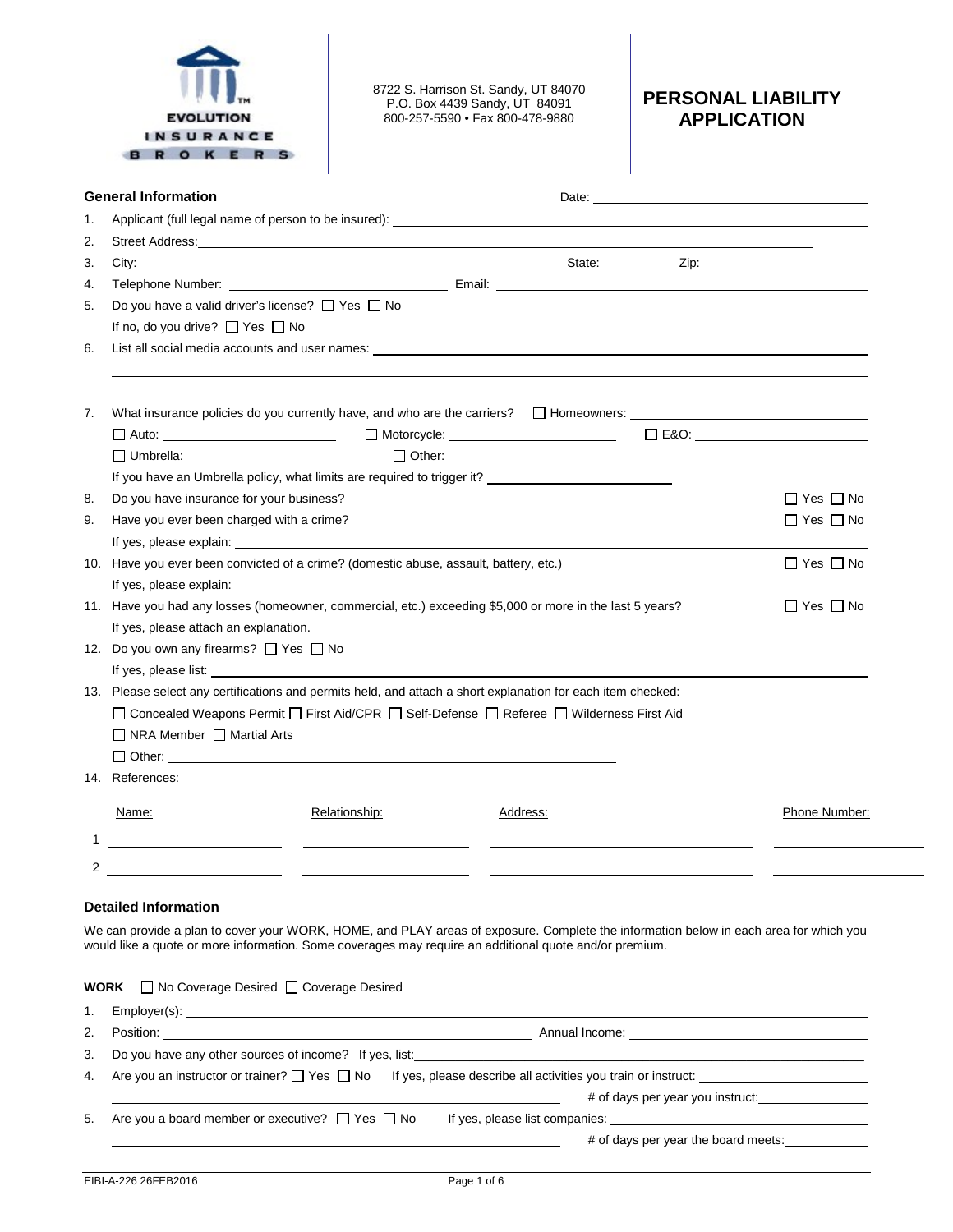| # of days per year you volunteer:<br>Do you have general liability, professional liability, auto, excess or umbrella insurance policy(s)? $\Box$ Yes $\Box$ No<br>Would you like coverage for any other exclusion or gray area in your existing work policies? $\Box$ Yes $\Box$ No<br>If yes, do you already have animal liability insurance? $\Box$ Yes $\Box$ No<br>Do you work from home? $\Box$ Yes $\Box$ No If yes, do you have customers come to your home? $\Box$ Yes $\Box$ No |
|------------------------------------------------------------------------------------------------------------------------------------------------------------------------------------------------------------------------------------------------------------------------------------------------------------------------------------------------------------------------------------------------------------------------------------------------------------------------------------------|
|                                                                                                                                                                                                                                                                                                                                                                                                                                                                                          |
|                                                                                                                                                                                                                                                                                                                                                                                                                                                                                          |
|                                                                                                                                                                                                                                                                                                                                                                                                                                                                                          |
|                                                                                                                                                                                                                                                                                                                                                                                                                                                                                          |
|                                                                                                                                                                                                                                                                                                                                                                                                                                                                                          |
|                                                                                                                                                                                                                                                                                                                                                                                                                                                                                          |
|                                                                                                                                                                                                                                                                                                                                                                                                                                                                                          |
|                                                                                                                                                                                                                                                                                                                                                                                                                                                                                          |
|                                                                                                                                                                                                                                                                                                                                                                                                                                                                                          |
| Please describe type of work you do at home: ___________________________________                                                                                                                                                                                                                                                                                                                                                                                                         |
| Do you host parties where alcohol is served? $\Box$ Yes $\Box$ No If yes, how many parties per year do you usually host?                                                                                                                                                                                                                                                                                                                                                                 |
| Does your home have a pool, trampoline, skate ramp, or other large recreation equipment? □ Yes □ No                                                                                                                                                                                                                                                                                                                                                                                      |
|                                                                                                                                                                                                                                                                                                                                                                                                                                                                                          |
| Do you plan on renting construction or recreation equipment? $\Box$ Yes $\Box$ No If yes, what type?                                                                                                                                                                                                                                                                                                                                                                                     |
| Do you work with youth groups? $\Box$ Yes $\Box$ No If yes, please list all organizations you work with:                                                                                                                                                                                                                                                                                                                                                                                 |
| # of days per year you work with youth:                                                                                                                                                                                                                                                                                                                                                                                                                                                  |
|                                                                                                                                                                                                                                                                                                                                                                                                                                                                                          |
|                                                                                                                                                                                                                                                                                                                                                                                                                                                                                          |
|                                                                                                                                                                                                                                                                                                                                                                                                                                                                                          |
|                                                                                                                                                                                                                                                                                                                                                                                                                                                                                          |
|                                                                                                                                                                                                                                                                                                                                                                                                                                                                                          |
|                                                                                                                                                                                                                                                                                                                                                                                                                                                                                          |
|                                                                                                                                                                                                                                                                                                                                                                                                                                                                                          |
|                                                                                                                                                                                                                                                                                                                                                                                                                                                                                          |
|                                                                                                                                                                                                                                                                                                                                                                                                                                                                                          |
|                                                                                                                                                                                                                                                                                                                                                                                                                                                                                          |
|                                                                                                                                                                                                                                                                                                                                                                                                                                                                                          |
|                                                                                                                                                                                                                                                                                                                                                                                                                                                                                          |
| Contact Information:                                                                                                                                                                                                                                                                                                                                                                                                                                                                     |
|                                                                                                                                                                                                                                                                                                                                                                                                                                                                                          |
|                                                                                                                                                                                                                                                                                                                                                                                                                                                                                          |
|                                                                                                                                                                                                                                                                                                                                                                                                                                                                                          |
|                                                                                                                                                                                                                                                                                                                                                                                                                                                                                          |
|                                                                                                                                                                                                                                                                                                                                                                                                                                                                                          |
|                                                                                                                                                                                                                                                                                                                                                                                                                                                                                          |
|                                                                                                                                                                                                                                                                                                                                                                                                                                                                                          |
|                                                                                                                                                                                                                                                                                                                                                                                                                                                                                          |
|                                                                                                                                                                                                                                                                                                                                                                                                                                                                                          |
|                                                                                                                                                                                                                                                                                                                                                                                                                                                                                          |
|                                                                                                                                                                                                                                                                                                                                                                                                                                                                                          |
|                                                                                                                                                                                                                                                                                                                                                                                                                                                                                          |
|                                                                                                                                                                                                                                                                                                                                                                                                                                                                                          |
|                                                                                                                                                                                                                                                                                                                                                                                                                                                                                          |
|                                                                                                                                                                                                                                                                                                                                                                                                                                                                                          |
|                                                                                                                                                                                                                                                                                                                                                                                                                                                                                          |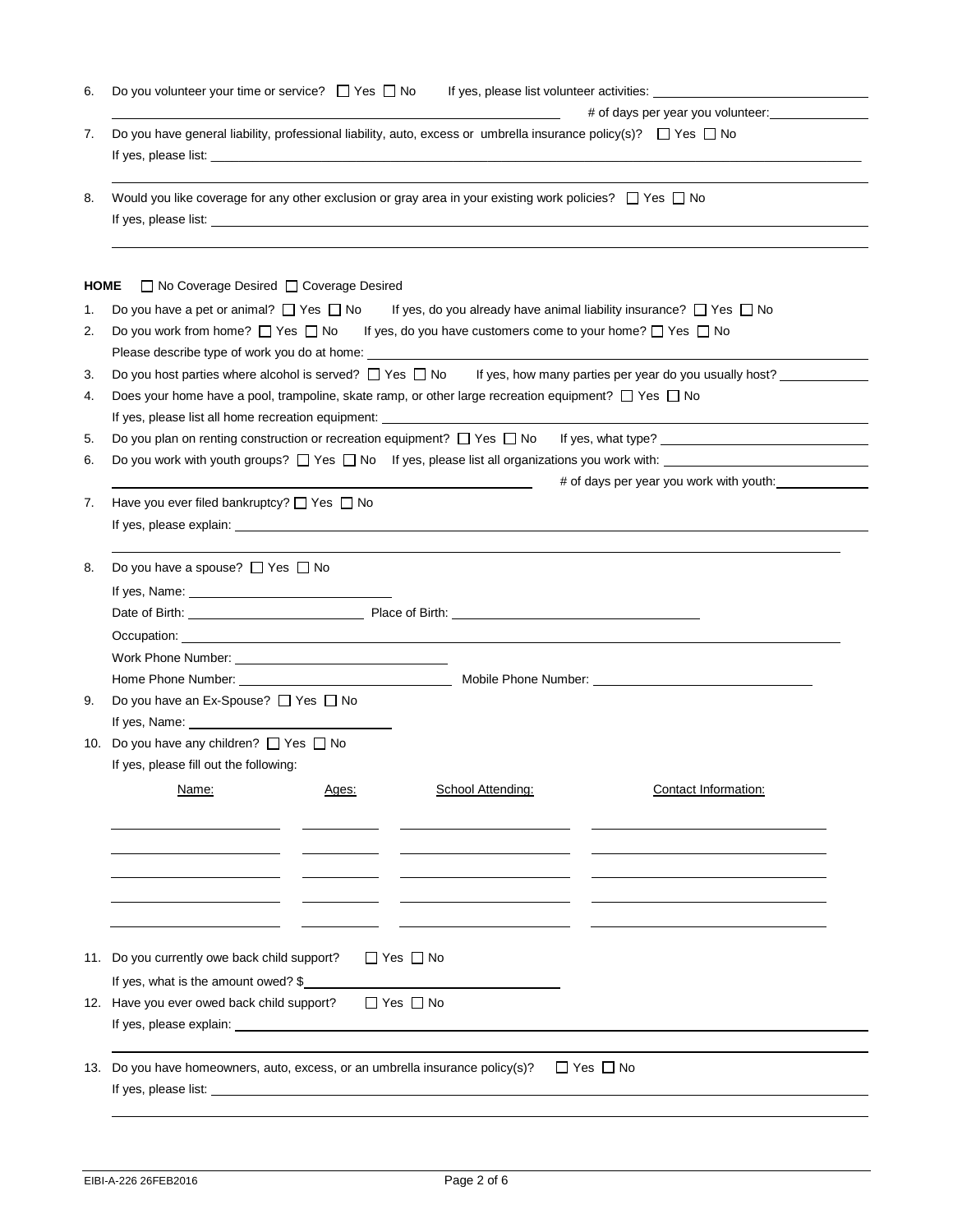14. Would you like coverage for any other exclusion or gray area in your existing home policies?  $\Box$  Yes  $\Box$  No If yes, please list:

| PLAY<br>1. |                                                  | □ No Coverage Desired □ Coverage Desired                                                                                                                                                                                       |  |  |                                                                                                                                    |
|------------|--------------------------------------------------|--------------------------------------------------------------------------------------------------------------------------------------------------------------------------------------------------------------------------------|--|--|------------------------------------------------------------------------------------------------------------------------------------|
|            |                                                  | Do you participate in competitive sporting events? $\Box$ Yes $\Box$ No                                                                                                                                                        |  |  |                                                                                                                                    |
|            |                                                  |                                                                                                                                                                                                                                |  |  |                                                                                                                                    |
|            |                                                  |                                                                                                                                                                                                                                |  |  | Do you participate in organized recreational athletic activities? $\Box$ Yes $\Box$ No If yes, please list all sports you play:    |
| 3.         |                                                  |                                                                                                                                                                                                                                |  |  |                                                                                                                                    |
|            |                                                  |                                                                                                                                                                                                                                |  |  |                                                                                                                                    |
|            |                                                  | Do you have any adventure trips planned? $\Box$ Yes $\Box$ No If yes, please provide details on separate page.                                                                                                                 |  |  |                                                                                                                                    |
|            |                                                  |                                                                                                                                                                                                                                |  |  | Do you have a pilot's license? $\Box$ Yes $\Box$ No If yes, what types of aircraft do you fly, and how often?                      |
|            | Do you own your aircraft? □ Yes □ No             |                                                                                                                                                                                                                                |  |  |                                                                                                                                    |
|            |                                                  | Do you have shared ownership for any RV's, boats, aircraft, cabins, etc.? $\Box$ Yes $\Box$ No                                                                                                                                 |  |  |                                                                                                                                    |
|            |                                                  | Do you have general liability, personal liability, auto, excess or umbrella insurance policy(s)?                                                                                                                               |  |  | If yes, please list in detail:___________                                                                                          |
|            |                                                  | Would you like coverage for any other exclusion or gray area in your existing play policies? $\Box$ Yes $\Box$ No                                                                                                              |  |  |                                                                                                                                    |
|            |                                                  | If yes, please list: The same state of the state of the state of the state of the state of the state of the state of the state of the state of the state of the state of the state of the state of the state of the state of t |  |  |                                                                                                                                    |
| 10.        |                                                  |                                                                                                                                                                                                                                |  |  | □ Personal Recreational Vehicles (ATV's, PWC's, Personal Boat, etc.): Please list the type and make of each vehicle you would like |
|            | covered (attach additional sheets if necessary): |                                                                                                                                                                                                                                |  |  |                                                                                                                                    |
| 1.         |                                                  |                                                                                                                                                                                                                                |  |  |                                                                                                                                    |
| 3.         |                                                  |                                                                                                                                                                                                                                |  |  |                                                                                                                                    |
|            |                                                  |                                                                                                                                                                                                                                |  |  |                                                                                                                                    |
|            |                                                  |                                                                                                                                                                                                                                |  |  |                                                                                                                                    |
|            | Is your case closed? $\Box$ Yes $\Box$ No        |                                                                                                                                                                                                                                |  |  |                                                                                                                                    |
|            |                                                  | If yes, Date Closed: Case Disposition: Case Disposition:                                                                                                                                                                       |  |  |                                                                                                                                    |
|            | 2. Have you been convicted of a crime?           |                                                                                                                                                                                                                                |  |  |                                                                                                                                    |
|            |                                                  |                                                                                                                                                                                                                                |  |  |                                                                                                                                    |
|            | 3. Have you been charged with a crime?           |                                                                                                                                                                                                                                |  |  |                                                                                                                                    |
|            |                                                  | If yes, explain: The state of the state of the state of the state of the state of the state of the state of the state of the state of the state of the state of the state of the state of the state of the state of the state  |  |  |                                                                                                                                    |
|            |                                                  | 4. Have you had any additional arrests? $\Box$ Yes $\Box$ No                                                                                                                                                                   |  |  |                                                                                                                                    |
|            |                                                  |                                                                                                                                                                                                                                |  |  |                                                                                                                                    |
|            |                                                  |                                                                                                                                                                                                                                |  |  |                                                                                                                                    |
|            |                                                  | Explain Charge/Reason for arrest: North American Charges and Charges and Charges and Charges and Charges and Charges and Charges and Charges and Charges and Charges and Charges and Charges and Charges and Charges and Charg |  |  |                                                                                                                                    |
|            | Is your case closed? □ Yes □ No                  |                                                                                                                                                                                                                                |  |  |                                                                                                                                    |
|            |                                                  |                                                                                                                                                                                                                                |  |  |                                                                                                                                    |
|            |                                                  | 5. Have you ever been involved in civil litigation/actions? $\Box$ Yes $\Box$ No                                                                                                                                               |  |  |                                                                                                                                    |
|            |                                                  |                                                                                                                                                                                                                                |  |  |                                                                                                                                    |
|            |                                                  |                                                                                                                                                                                                                                |  |  |                                                                                                                                    |
|            | 6. Have you ever filed bankruptcy? □ Yes □ No    |                                                                                                                                                                                                                                |  |  |                                                                                                                                    |

l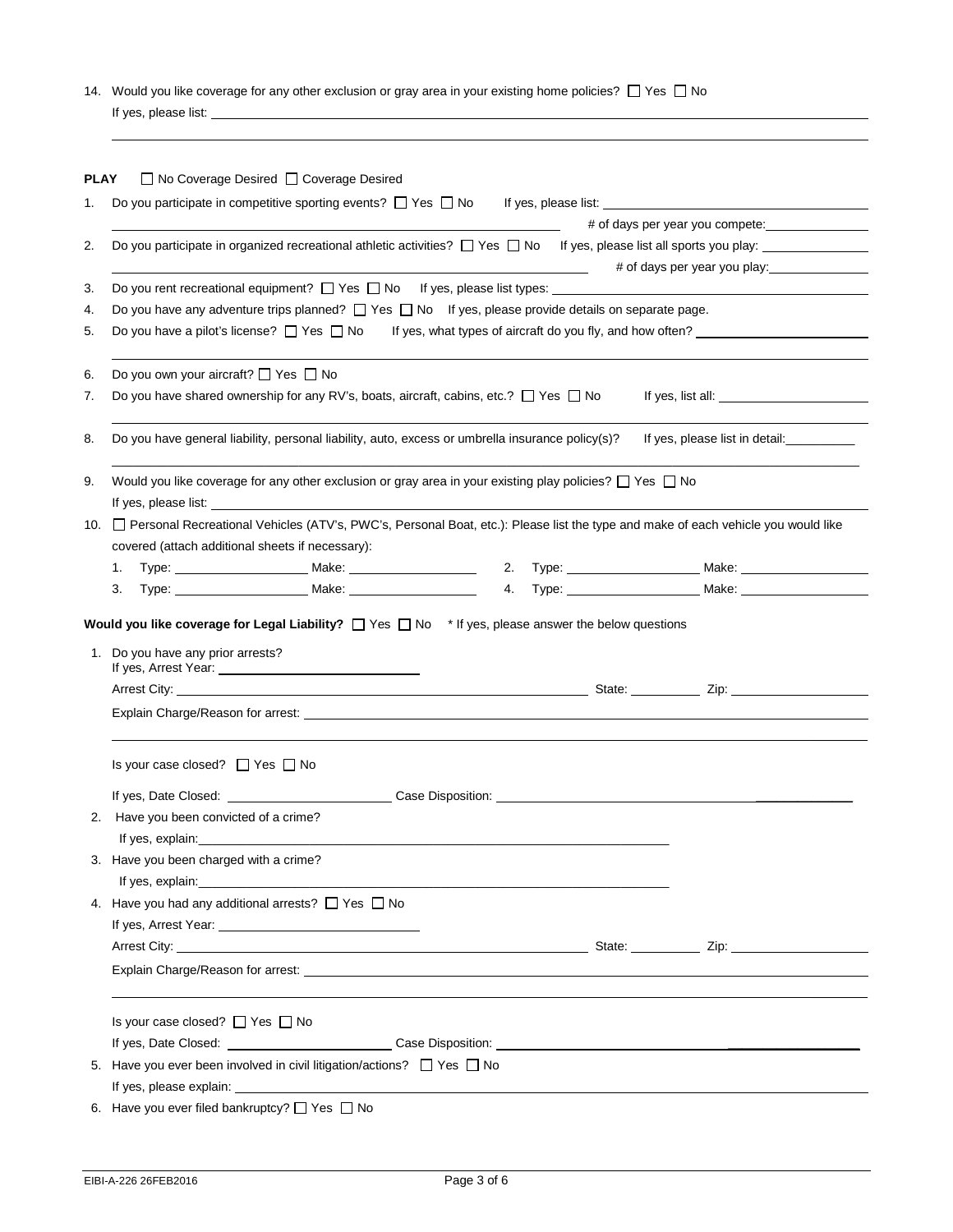If yes, please explain:

| 7. Do you have a spouse? □ Yes □ No                                                                                                                                                                                                  |       |                      |                                                                                                      |  |  |  |
|--------------------------------------------------------------------------------------------------------------------------------------------------------------------------------------------------------------------------------------|-------|----------------------|------------------------------------------------------------------------------------------------------|--|--|--|
|                                                                                                                                                                                                                                      |       |                      |                                                                                                      |  |  |  |
|                                                                                                                                                                                                                                      |       |                      |                                                                                                      |  |  |  |
| Occupation: <u>contract the contract of the contract of the contract of the contract of the contract of the contract of the contract of the contract of the contract of the contract of the contract of the contract of the cont</u> |       |                      |                                                                                                      |  |  |  |
| Work Phone Number: View Management Control of the Management Control of the Management Control of the Management Control of the Management Control of the Management Control of the Management Control of the Management Contr       |       |                      |                                                                                                      |  |  |  |
|                                                                                                                                                                                                                                      |       |                      |                                                                                                      |  |  |  |
| 8. Do you have an Ex-Spouse? □ Yes □ No                                                                                                                                                                                              |       |                      |                                                                                                      |  |  |  |
|                                                                                                                                                                                                                                      |       |                      |                                                                                                      |  |  |  |
| 9. Do you have any children? $\Box$ Yes $\Box$ No                                                                                                                                                                                    |       |                      |                                                                                                      |  |  |  |
| If yes, please fill out the following:                                                                                                                                                                                               |       |                      |                                                                                                      |  |  |  |
| Name:                                                                                                                                                                                                                                | Ages: | School Attending:    | Contact Information:                                                                                 |  |  |  |
|                                                                                                                                                                                                                                      |       |                      |                                                                                                      |  |  |  |
|                                                                                                                                                                                                                                      |       |                      |                                                                                                      |  |  |  |
|                                                                                                                                                                                                                                      |       |                      |                                                                                                      |  |  |  |
|                                                                                                                                                                                                                                      |       |                      |                                                                                                      |  |  |  |
|                                                                                                                                                                                                                                      |       |                      |                                                                                                      |  |  |  |
|                                                                                                                                                                                                                                      |       |                      |                                                                                                      |  |  |  |
|                                                                                                                                                                                                                                      |       |                      |                                                                                                      |  |  |  |
| 10. Do you currently owe back child support?                                                                                                                                                                                         |       | $\Box$ Yes $\Box$ No |                                                                                                      |  |  |  |
| If yes, what is the amount owed? $\frac{1}{2}$                                                                                                                                                                                       |       |                      |                                                                                                      |  |  |  |
| 11. Have you ever owed back child support? □ Yes □ No                                                                                                                                                                                |       |                      |                                                                                                      |  |  |  |
|                                                                                                                                                                                                                                      |       |                      |                                                                                                      |  |  |  |
|                                                                                                                                                                                                                                      |       |                      |                                                                                                      |  |  |  |
| 12. Would you like to add Civil Liability Insurance? □ Yes □ No                                                                                                                                                                      |       |                      |                                                                                                      |  |  |  |
| Would you like coverage for any of the following?                                                                                                                                                                                    |       |                      |                                                                                                      |  |  |  |
| □ Sexual Abuse & Molestation - Defense Only □ Assault & Battery - Defense Only □ Concealed Weapons                                                                                                                                   |       |                      |                                                                                                      |  |  |  |
|                                                                                                                                                                                                                                      |       |                      | □ Rescue & Evacuation: Select Limit: □ \$5,000 □ \$10,000 □ \$15,000 If checked schedule activities: |  |  |  |
|                                                                                                                                                                                                                                      |       |                      |                                                                                                      |  |  |  |
|                                                                                                                                                                                                                                      |       |                      |                                                                                                      |  |  |  |
|                                                                                                                                                                                                                                      |       |                      |                                                                                                      |  |  |  |
| Limits of Liability - Please select limits:                                                                                                                                                                                          |       |                      |                                                                                                      |  |  |  |
| □ \$25,000 per person / \$50,000 per accident / \$100,000 aggregate                                                                                                                                                                  |       |                      |                                                                                                      |  |  |  |

- \$100,000 per person /\$200,000 per accident / \$400,000 aggregate
- □ \$250,000 per accident /\$500,000 aggregate
- 5500,000 per accident /\$1,000,000 aggregate

Other:

**Self-Insured Retention (SIR):** □ \$500 □ \$1,000 □ \$2,500 □ Other: \$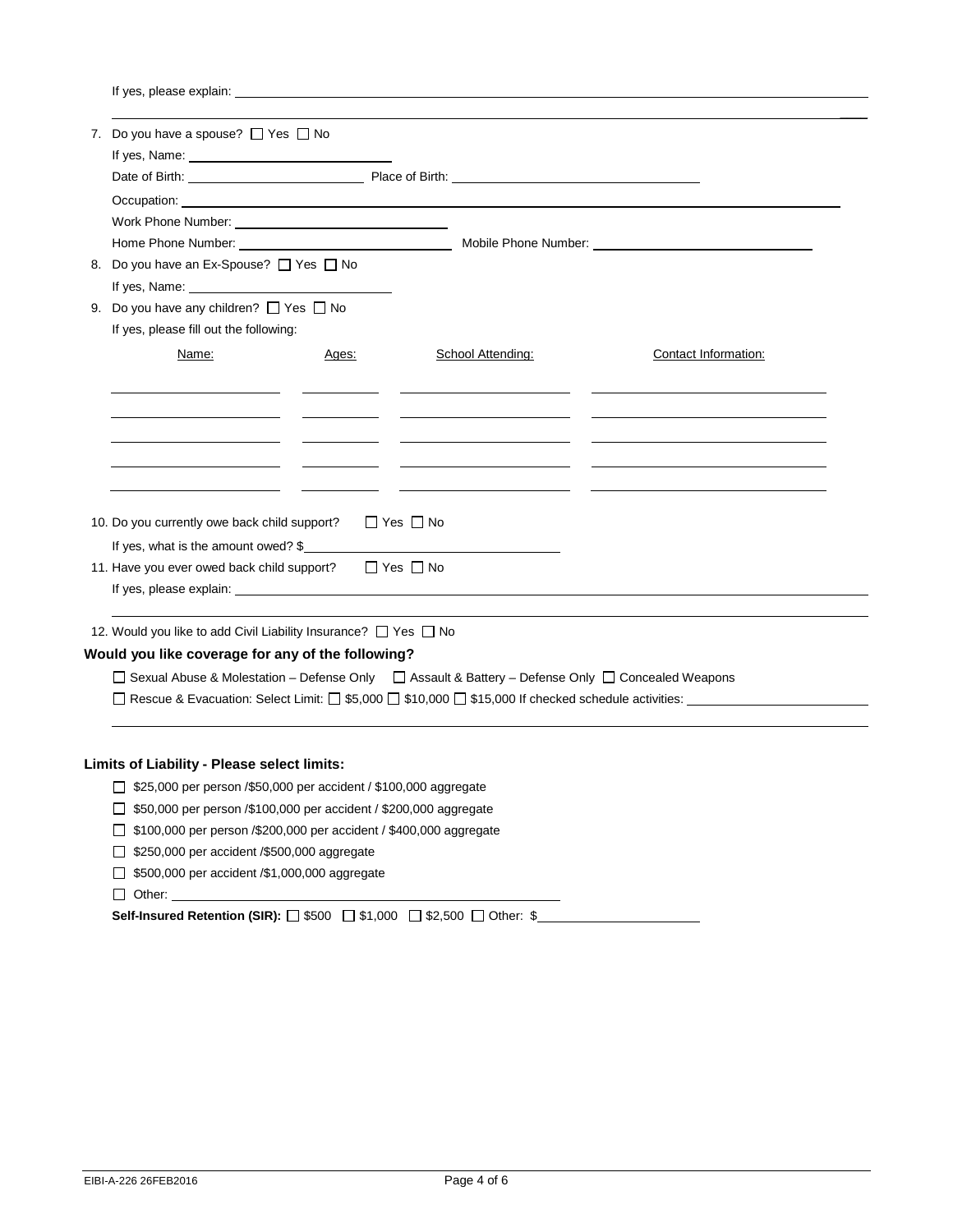## **REPRESENTATIONS AND WARRANTIES**

The "Applicant" is the party to be named as the "Insured" in any insuring contract if issued. By signing this Application, the Applicant for insurance hereby represents and warrants that the information provided in the Application, together with all supplemental information and documents provided in conjunction with the Application, is true, correct, inclusive of all relevant and material information necessary for the Insurer to accurately and completely assess the Application, and is not misleading in any way. The Applicant further represents that the Applicant understands and agrees as follows: (i) the Insurer can and will rely upon the Application and supplemental information provided by the Applicant, and any other relevant information, to assess the Applicant's request for insurance coverage and to quote and potentially bind, price, and provide coverage; (ii) the Application and all supplemental information and documents provided in conjunction with the Application are warranties that will become a part of any coverage contract that may be issued; (iii) the submission of an Application or the payment of any premium does not obligate the Insurer to quote, bind, or provide insurance coverage; and (iv) in the event the Applicant has or does provide any false, misleading, or incomplete information in conjunction with the Application, any coverage provided will be deemed void from initial issuance.

The Applicant hereby authorizes the Insurer and its agents to gather any additional information the Insurer deems necessary to process the Application for quoting, binding, pricing, and providing insurance coverage including, but not limited to, gathering information from federal, state, and industry regulatory authorities, insurers, creditors, customers, financial institutions, and credit rating agencies. The Insurer has no obligation to gather any information nor verify any information received from the Applicant or any other person or entity. The Applicant expressly authorizes the release of information regarding the Applicant's losses, financial information, or any regulatory compliance issues to this Insurer in conjunction with consideration of the Application.

The Applicant further represents that the Applicant understands and agrees the Insurer may: (i) present a quote with a Sub-limit of liability for certain exposures, (ii) quote certain coverages with certain activities, events, services, or waivers excluded from the quote, and (iii) offer several optional quotes for consideration by the Applicant for insurance coverage. In the event coverage is offered, such coverage will not become effective until the Insurer's accounting office receives the required premium payment.

The Applicant agrees that the Insurer and any party from whom the Insurer may request information in conjunction with the Application may treat the Applicant's facsimile signature on the Application as an original signature for all purposes.

The Applicant acknowledges that under any insuring contract issued, the following provisions will apply:

1. A single Accident, or the accumulation of more than one Accident during the Policy Period, may cause the per Accident Limit and/or the annual aggregate maximum Limit of Liability to be exhausted, at which time the Insured will have no further benefits under the Policy.

2. The Insured may request the Insurer to reinstate the original Limit of Liability for the remainder of the Policy period for an additional coverage charge, as may be calculated and offered by the Insurer. The Insurer is under no obligation to accept the Insured's request.

3. The Applicant understands and agrees that the Insurer has no obligation to notify the Insured of the possibility that the maximum Limit of Liability may be exhausted by any Accident or combination of Accidents that may occur during the Policy Period. The Insured must determine if additional coverage should be purchased. The Insurer is expressly not obligated to make a determination about additional coverage, nor advise the Insured concerning additional coverage.

4. The Insurer is herein released and relieved from any and all responsibility to notify the Insured of the possible reduction in any applicable Limit of Liability. The Insured herein assumes the sole and individual responsibility to evaluate, consider, and initiate a request for additional coverage or reinstatement of the annual aggregate Limit of Liability which may be exhausted by any single Accident or combination of Accidents during the Policy Period.

Dated:

Print Name: <u>Contract of Contract Contract Contract Contract Contract Contract Contract Contract Contract Contract Contract Contract Contract Contract Contract Contract Contract Contract Contract Contract Contract Contract</u>